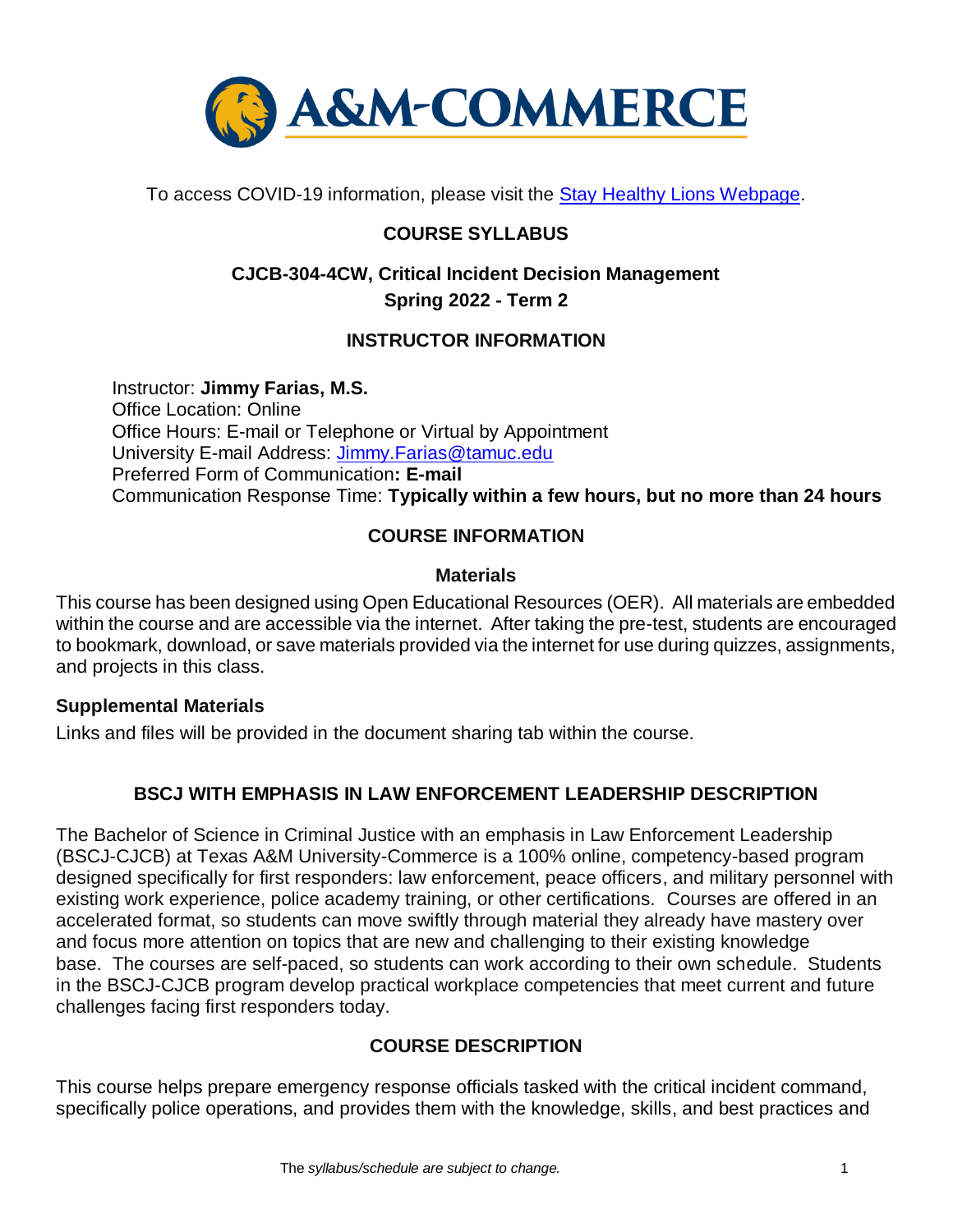procedures essential to the effective and efficient planning and direction of such operations in crisis situations.

This course has been designed to strengthen your skills involving managing critical incidents for public safety professionals. This class will provide you an opportunity to review some high-profile critical incidents, as well as assess your own strengths and identify areas for improvement when handling critical incidents. This class only provides a cursory look at managing critical incidents and in no way represents the manner in which all critical incidents should be managed. Students are encouraged to follow all policies and procedures within their respective department.

**Module 1** discusses the definition of a critical incident, discusses the differences between incidents and events, provides common terminology utilized in critical incidents, and highlights examples of critical incidents.

**Module 2** looks at critical incident case studies and provides an opportunity to learn from others.

**Module 3** provides information that might be helpful for police leaders who are or could be charged with leading a critical incident, discusses the three phases of managing critical incidents, discusses the 5 C's of Critical Incidents, outlines the priority of life for critical incidents, and provides information about the Rescue Task Force model.

**Module 4** discusses the role and importance of conducting critical incident debriefs. It also covers the reasons why it is important to debrief critical incidents, differentiates between an Incident debrief and a Critical Incident Stress Debriefing, provides the elements of a debrief, and allows the student an opportunity to review a critical incident and create a debrief of the incident.

## **STUDENT LEARNING OUTCOMES**

Completion of this course provides the student with the knowledge to:

- 1. Understand the different kinds of critical incidents.
- 2. Critically evaluate critical incidents.
- 3. Analyze critical incidents from a leadership perspective.
- 4. Lead a critical incident debrief.

This course will build mastery toward each of these competencies:

- 1. Communication
- 2. Critical Thinking / Decision Making
- 3. Leadership

# **REGULAR AND SUBSTANTIVE COURSE INTERACTION**

As a general guide, students enrolled in a three-semester hour course should spend one hour engaged in instructional activities, and two to three hours on out-of-class work per week in a traditional semester. Students are expected to double this effort of engagement, given that this course is being delivered in a seven-week term. Educational activities in this course are designed to ensure regular and substantive interaction between students and faculty to ensure that students are able to demonstrate competency.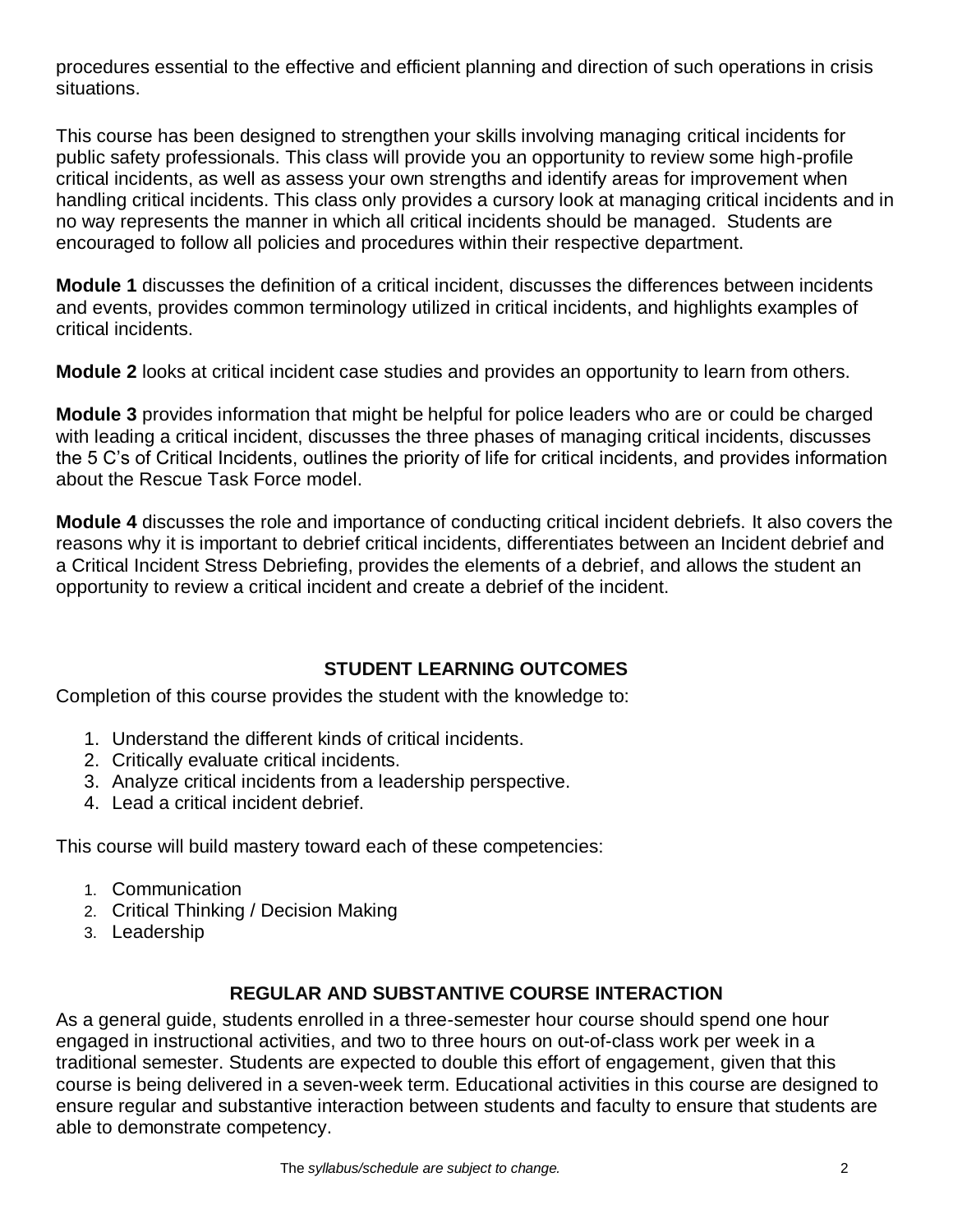## **COURSE REQUIREMENTS**

**Minimal Technical Skills Needed:** Students will need reliable computer and internet access for this course. Students must be able to effectively use myLeo e-mail, myLeo Online D2L, and Microsoft Office.

**Instructional Methods:** This course is an online course. To be successful in this course, all content and course modules should be read and reviewed. All assignments and quizzes (both graded and not graded) must be completed. Please contact the instructor by e-mail for any assistance.

**Student Responsibilities or Tips for Success in the Course:** To be successful in this course, all content and course modules should be read and reviewed. All assignments and quizzes (both graded and not graded) should be completed. Please contact the instructor by e-mail for any assistance.

#### **ASSESSMENT**

Students must achieve 80% or higher for the post-test and both assignments to demonstrate competency and pass the course.

## **Course Pre-test**

The purpose of the pre-test is to provide a baseline understanding of your knowledge in this competency. The pre-test is required before you begin studying course materials. If you do not make at least 80% on the pre-test, students will be expected to complete assignments, quizzes, and other course content to prepare for the post-test and culminating project.

| <b>Content</b> | <b>Description</b>                                                                                                                                                                                                                                                                                                                              | <b>Value</b> | <b>Notes</b>                                                                                                                                      |
|----------------|-------------------------------------------------------------------------------------------------------------------------------------------------------------------------------------------------------------------------------------------------------------------------------------------------------------------------------------------------|--------------|---------------------------------------------------------------------------------------------------------------------------------------------------|
| Pre-test       | This is the initial assessment<br>in the course to provide a<br>baseline understanding of a<br>student's knowledge of the<br>course content and<br>competencies. Pre-tests are<br>taken once and should be<br>completed upon the first<br>couple of days of a CBE<br>academic term or entry into a<br>course if a student is an<br>accelerator. | 100 points   | Required before completing any<br>other work in the course. The<br>grade on the pre-test does not<br>count in the final grade for this<br>course. |

## **Learning Objective Discussion Post**

In Module 2, you will provide a discussion post providing a brief overview of a critical incident that you were either involved in or have detailed knowledge of. This is a requirement but is not graded.

## **Learning Objective Quizzes**

A brief assessment at the end of modules 1, 3, & 4 that are intended to emphasize key concepts, theories, processes, etc., introduced in the Learning Objective Module. Although each quiz is required, the grades will not be calculated towards the final grade.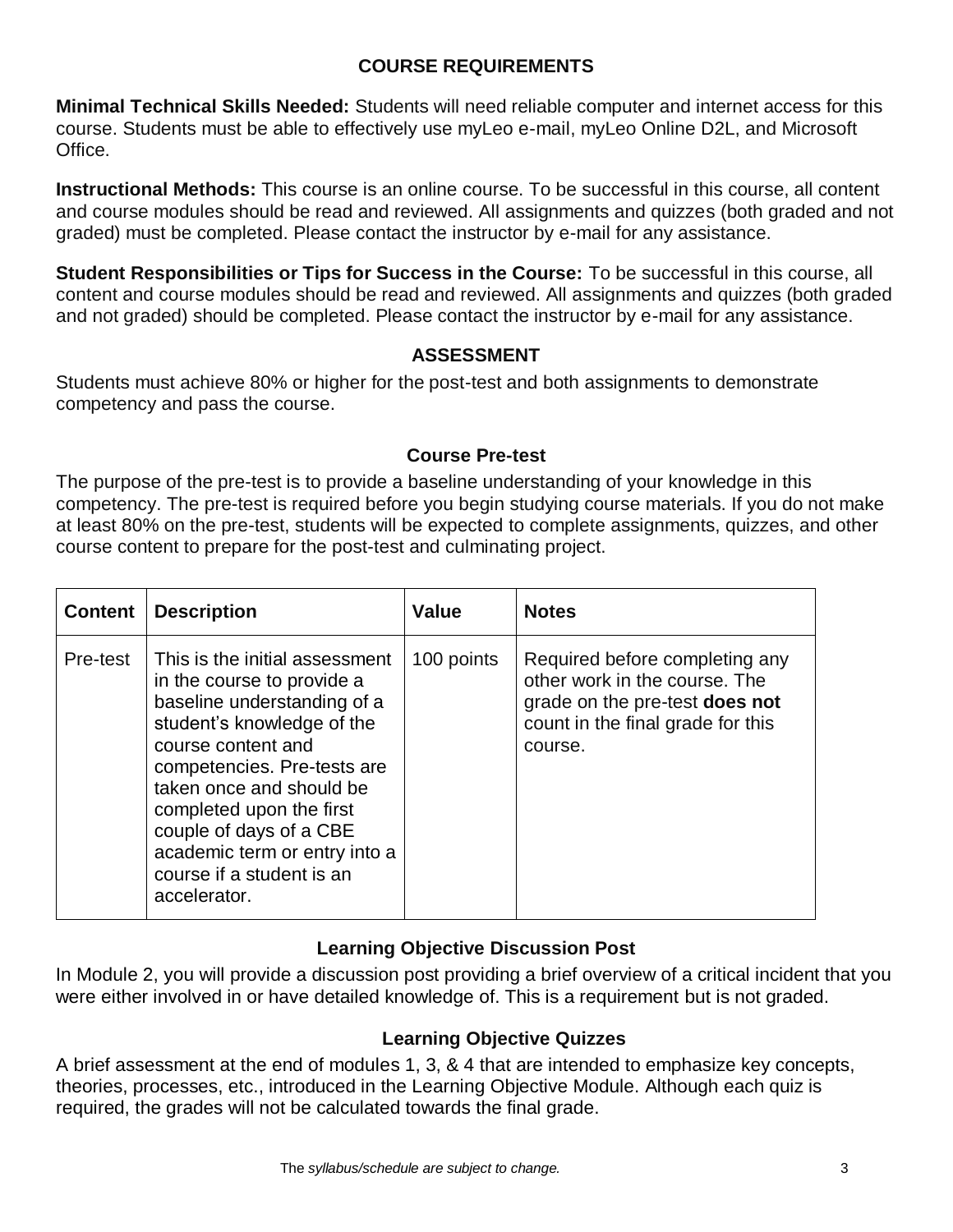#### **Course Post-test**

The end-of-course comprehensive exam that assesses student knowledge and understanding of major concepts, theories, processes, etc., in the course. A **score of 80% or higher is required** to demonstrate competency.

| <b>Content</b> | <b>Description</b>                                                                                                             | <b>Value</b> | <b>Notes</b>                                                                                                                          |
|----------------|--------------------------------------------------------------------------------------------------------------------------------|--------------|---------------------------------------------------------------------------------------------------------------------------------------|
|                | Post-test   Measures your competency<br>of learning outcomes through<br>essay, short answer, and<br>multiple-choice questions. | 100 points   | Required and you must score<br>80% or higher. You have up to<br>three attempts.<br>DUE: Last day of week 7,<br>Friday by 11:59 PM CST |

If you score less than 80% on the post-test, you will have an opportunity to review the material and retake the post-test two additional times. If the post-test score is less than 80% within three attempts, students will receive a grade of "F" in the course and will be required to re-take the course in the new term. Students who fail the post-test should review feedback from the instructor before re-attempting the post-test.

#### **Culminating Projects**

The culminating projects assess your knowledge of terms and the application of concepts presented in this course. A **score of 80% or higher is required** to demonstrate competency.

#### **Assignment 1**

Read one of the critical incident case studies supplied in Module 2. Provide a brief overview of the incident and then highlight the response from public safety. Make sure you answer the following questions: What are some things the responding agencies did that were good? What are some things the responding agencies could have done differently? How was the public safety response of this incident received by the public? How will you utilize this information to assist you in handling critical incidents?

Assignment 1 should be 3-5 pages in length (not counting title & references pages) and should be written in APA format. Information regarding APA format will be provided in the class announcements. A score of 80% or higher on this assignment is required.

| 90 points       | 80 points     | 70 points       | 60 points      | 0 points                   |
|-----------------|---------------|-----------------|----------------|----------------------------|
| Assignment is   | Assignment is | Assignment      | Assignment is  | Assignment is not done.    |
| well developed  | adequate and  | does not        | late.          |                            |
| and addresses   | briefly       | address all     |                |                            |
| all aspects.    | addresses     | aspects.        |                |                            |
| Meets page      | relevant      |                 |                |                            |
| length          | aspects.      |                 |                |                            |
| requirements    |               |                 |                |                            |
| 10 points       | 10 points     | 10 points       | 5 points       | 0 points                   |
| <b>Provides</b> | Provides      | <b>Provides</b> | Only provides  | Does not provide citations |
| accurate        | accurate      | accurate        | some citations | where required.            |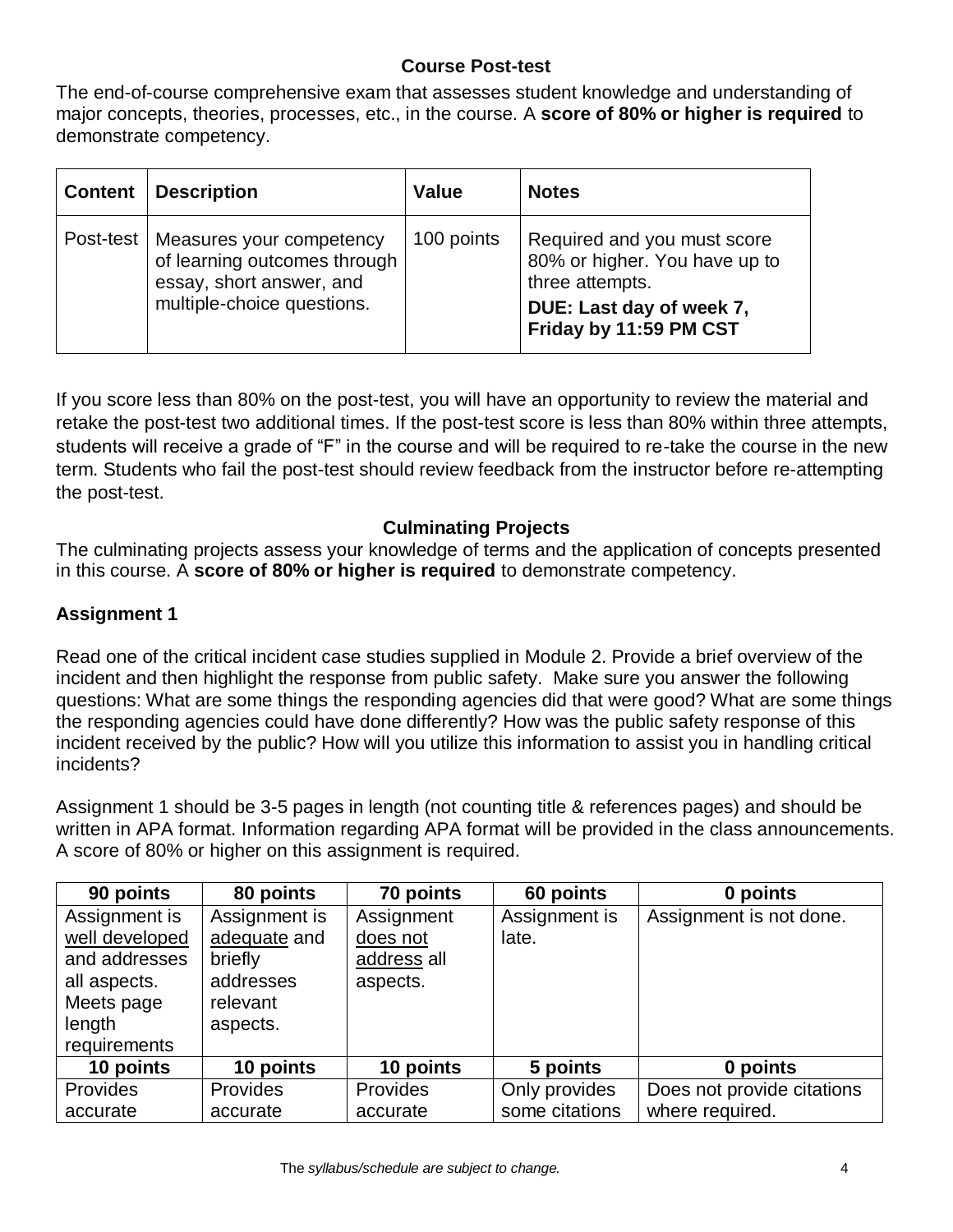| citations where | citations<br>where | citations where | where       |
|-----------------|--------------------|-----------------|-------------|
| applicable.     | applicable.        | applicable.     | applicable. |

## **Assignment 2**

Think about a critical incident that you have been involved in (or have knowledge of) and create a short debrief of the incident. Make sure that you answer the questions found in the Module 4 PowerPoint. What happened? What did we do? Why did we do what we did? What can we do different or better next time?

Video yourself (filling the role of Incident Commander) conducting the debrief of the incident and upload it here. The video should be a minimum of 5-7 minutes in length. In order to get around the size limitations, it is recommended that you host the video on OneDrive, Google Drive, or YouTube. Please make sure your video settings are "unlisted" and not "private", as I will be unable to view it. Depending upon where you host it, you might need to "share" it with me. You will need to put the link to your video inside of a Word document or embed it into a PowerPoint. A score of 80% or higher on this assignment is required.

| *Both Assignments MUST be submitted by 5:00 PM on Wednesday of Week 7.* |  |  |
|-------------------------------------------------------------------------|--|--|
|-------------------------------------------------------------------------|--|--|

| <b>Content</b> | <b>Description</b>                                                                                    | <b>Value</b> | <b>Notes</b>                                                                                                                                         |
|----------------|-------------------------------------------------------------------------------------------------------|--------------|------------------------------------------------------------------------------------------------------------------------------------------------------|
| Project        | Measures your competency<br>of learning outcomes the<br>completion of a competency-<br>based project. | 100 points   | Required and you must score<br>80% or higher. You have up<br>to three attempts.<br>DUE DATE if you want<br>feedback for revisions: End<br>of week 6. |

If students score less than 80% on the culminating projects, they will have an opportunity to review the material and resubmit the project up to two additional times. If the culminating project is less than 80% within three attempts, students will receive a grade of "F" in the course and will be required to retake the course in the new term.

## **GRADING**

A score of 80% or higher on both Culminating Projects and the Post-test is required to demonstrate competency and receive credit for the course. The following items will be used to calculate the final grade in the course.

| <b>Item</b>                           | Worth      |
|---------------------------------------|------------|
| Post-test                             | 100 points |
| <b>Culminating Project Assignment</b> | 100 points |
| <b>Culminating Project Assignment</b> | 100 Points |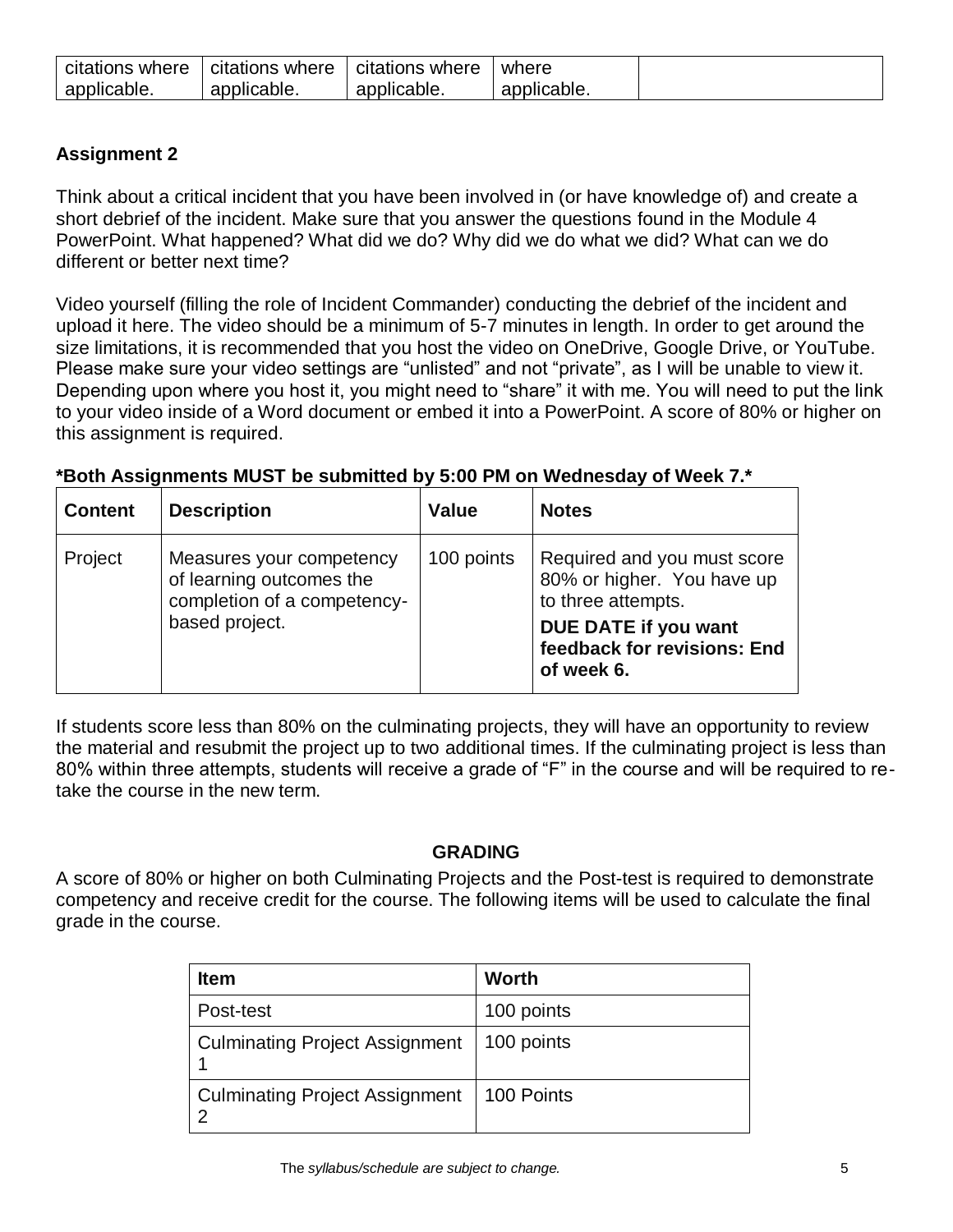| <b>Item</b>  | <b>Worth</b> |
|--------------|--------------|
| <b>Total</b> | 300 Points   |

## **Grading Scale**

 $A = 90\% - 100\%$ 

 $B = 80\% - 89\%$ 

 $F = 79%$  or Below

## **TECHNOLOGY REQUIREMENTS**

## **LMS**

All course sections offered by Texas A&M University-Commerce have a corresponding course shell in the myLeo Online Learning Management System (LMS). Below are the technical requirements

Learning Management System (LMS) Requirements: View the [Learning Management System Requirements Webpage.](https://community.brightspace.com/s/article/Brightspace-Platform-Requirements)

LMS Browser Support: Learn more on the [LMS Browser Support Webpage.](https://documentation.brightspace.com/EN/brightspace/requirements/all/browser_support.htm)

YouSeeU Virtual Classroom Requirements: Visit the [Virtual Classroom Requirements Webpage.](https://support.youseeu.com/hc/en-us/articles/115007031107-Basic-System-Requirements)

# **ACCESS AND NAVIGATION**

You will need your campus-wide ID (CWID) and password to log into the course. If you do not know your CWID or have forgotten your password, contact the Center for IT Excellence (CITE) at 903.468.6000 or [helpdesk@tamuc.edu](mailto:helpdesk@tamuc.edu)**.**

**Note:** Personal computer and internet connection problems do not excuse the requirement to complete all course work in a timely and satisfactory manner. Each student needs to have a backup method to deal with these inevitable problems. These methods might include the availability of a backup PC at home or work, the temporary use of a computer at a friend's home, the local library, office service companies, Starbucks, a TAMUC campus open computer lab, etc.

# **COMMUNICATION AND SUPPORT**

If you have any questions or are having difficulties with the course material, please contact your Instructor.

## **Technical Support**

If you are having technical difficulty with any part of Brightspace, please contact Brightspace Technical Support at 1-877-325-7778. Other support options can be found on the [Brightspace Support Webpage.](https://community.brightspace.com/support/s/contactsupport)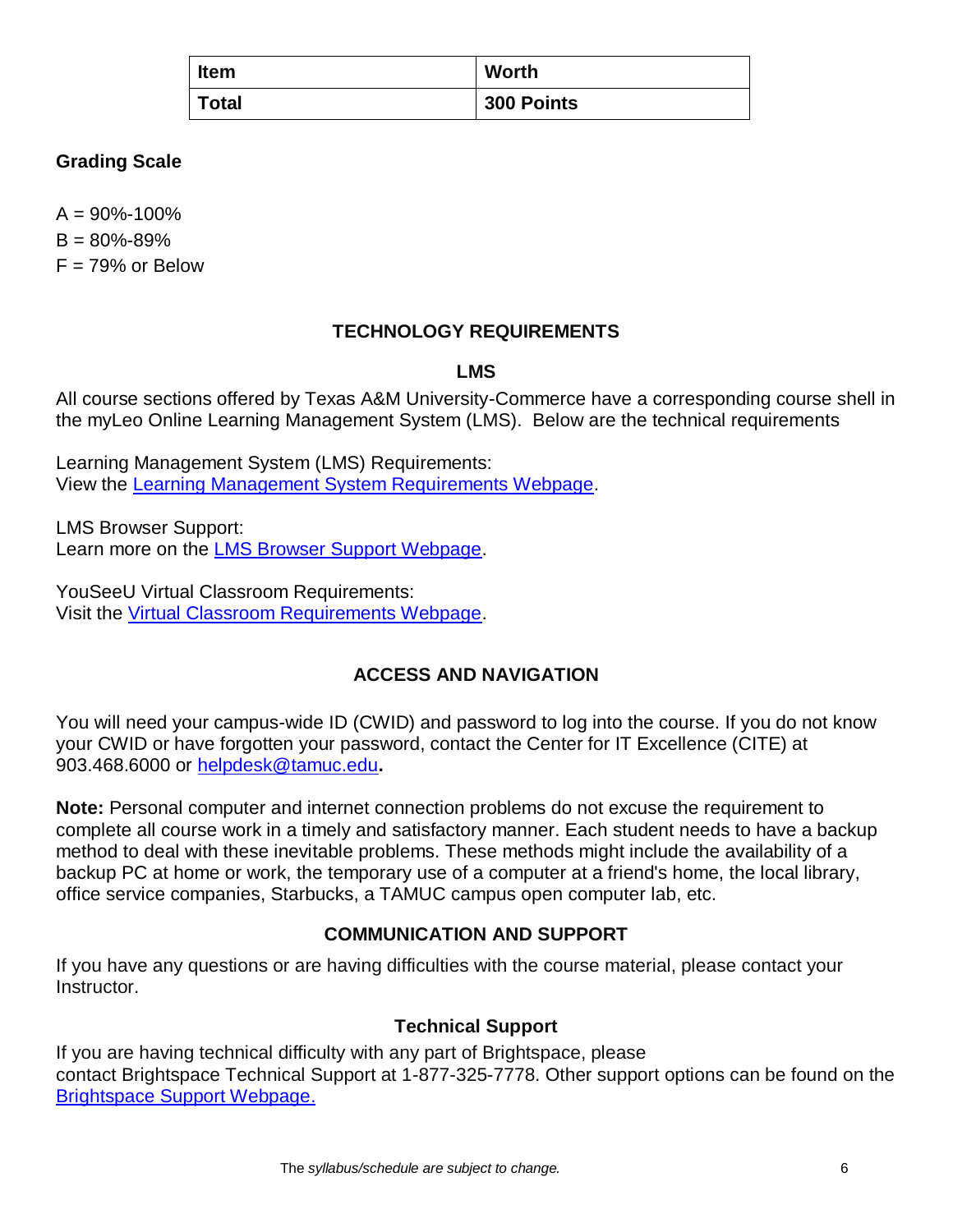#### **Interaction with Instructor Statement**

This is an online course; therefore, expect most communication to be online as well. Correspondence will always be through university email (your "myLeo" mail) and announcements in myLeo online (D2L). The instructor will make every effort to respond to emails within 24 hours. Students are encouraged to check university email daily.

## **COURSE AND UNIVERSITY PROCEDURES/POLICIES**

## **Syllabus Change Policy**

The syllabus is a guide. Circumstances and events, such as student progress, may make it necessary for the instructor to modify the syllabus during the semester. Any changes made to the syllabus will be announced in advance.

#### **Student Conduct**

All students enrolled at the University shall follow the tenets of common decency and acceptable behavior conducive to a positive learning environment. The Code of Student Conduct is described in detail online in the [Student Guidebook.](http://www.tamuc.edu/Admissions/oneStopShop/undergraduateAdmissions/studentGuidebook.aspx)

Students should also consult the [Rules of Netiquette Webpage](https://www.britannica.com/topic/netiquette) for more information regarding how to interact with students in an online forum.

## **TAMUC Attendance**

For more information about the attendance policy, please view the **Attendance Webpage** and the [Class Attendance Policy](http://www.tamuc.edu/aboutUs/policiesProceduresStandardsStatements/rulesProcedures/13students/academic/13.99.99.R0.01.pdf)

#### **Academic Integrity**

Students at Texas A&M University-Commerce are expected to maintain high standards of integrity and honesty in all of their scholastic work. For more details and the definition of academic dishonesty see the following procedures:

[Undergraduate Academic Dishonesty P](http://www.tamuc.edu/aboutUs/policiesProceduresStandardsStatements/rulesProcedures/13students/undergraduates/13.99.99.R0.03UndergraduateAcademicDishonesty.pdf)olicy [Undergraduate Student Academic Dishonesty Form](http://www.tamuc.edu/aboutUs/policiesProceduresStandardsStatements/rulesProcedures/documents/13.99.99.R0.03UndergraduateStudentAcademicDishonestyForm.pdf)

#### **Students with Disabilities-- ADA Statement**

The Americans with Disabilities Act (ADA) is a federal anti-discrimination statute that provides comprehensive civil rights protection for persons with disabilities. Among other things, this legislation requires that all students with disabilities be guaranteed a learning environment that provides for reasonable accommodation of their disabilities. If you have a disability requiring an accommodation, please contact:

#### **Office of Student Disability Resources and Services**

Texas A&M University-Commerce Velma K. Waters Library Rm 162 Phone (903) 886-5150 or (903) 886-5835 Fax (903) 468-8148 Email: [studentdisabilityservices@tamuc.edu](mailto:studentdisabilityservices@tamuc.edu) Website: [Office of Student Disability Resources and Services](http://www.tamuc.edu/campusLife/campusServices/studentDisabilityResourcesAndServices/)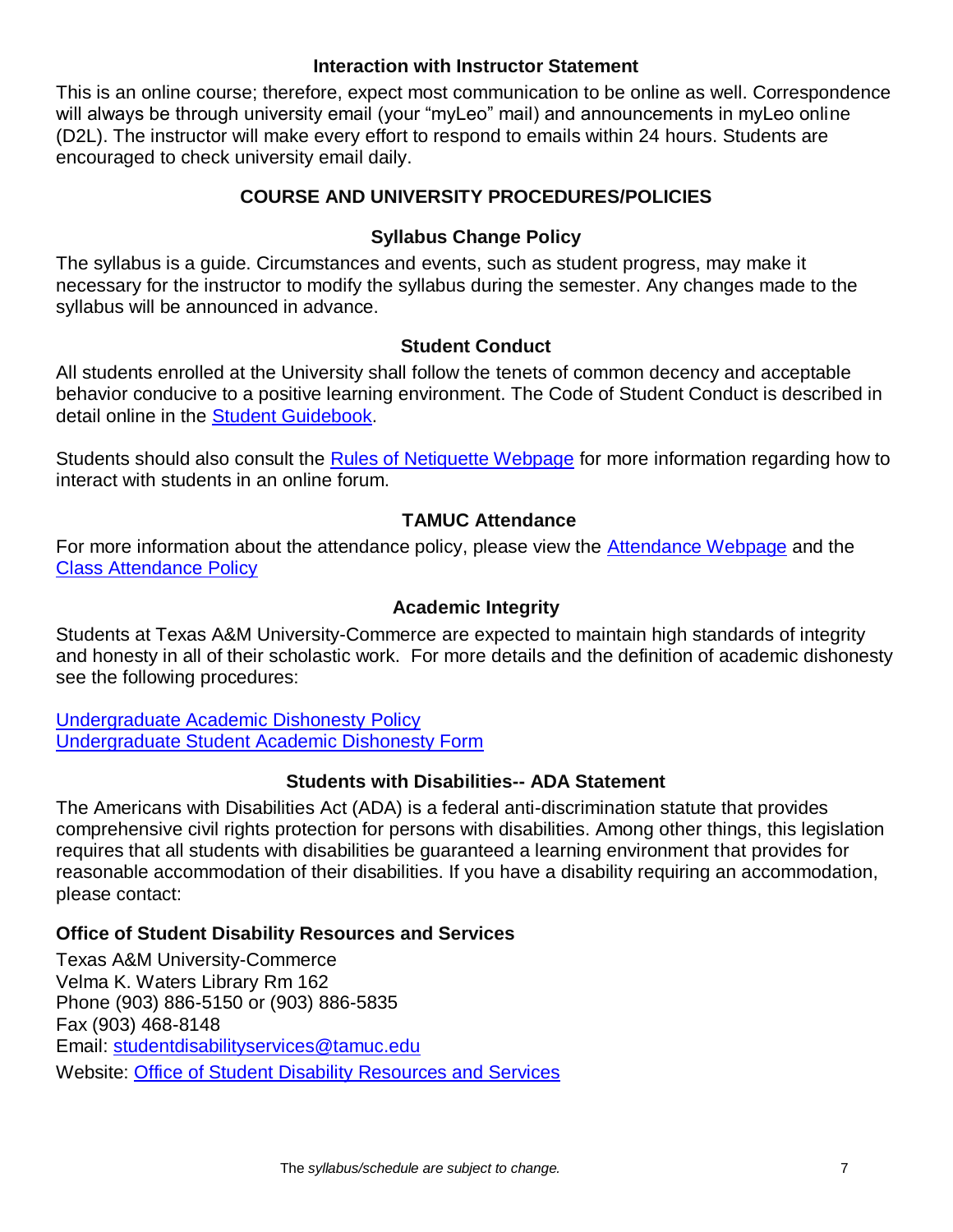#### **Nondiscrimination Notice**

Texas A&M University-Commerce will comply in the classroom, and in online courses, with all federal and state laws prohibiting discrimination and related retaliation on the basis of race, color, religion, sex, national origin, disability, age, genetic information, or veteran status. Further, an environment free from discrimination on the basis of sexual orientation, gender identity, or gender expression will be maintained.

## **Campus Concealed Carry Statement**

Texas Senate Bill - 11 (Government Code 411.2031, et al.) authorizes the carrying of a concealed handgun in Texas A&M University-Commerce buildings only by persons who have been issued and are in possession of a Texas License to Carry a Handgun. Qualified law enforcement officers or those who are otherwise authorized to carry a concealed handgun in the State of Texas are also permitted to do so. Pursuant to Penal Code (PC) 46.035 and A&M-Commerce Rule 34.06.02.R1, license holders may not carry a concealed handgun in restricted locations.

For a list of locations, please refer to the [Carrying Concealed Handguns On Campus](http://www.tamuc.edu/aboutUs/policiesProceduresStandardsStatements/rulesProcedures/34SafetyOfEmployeesAndStudents/34.06.02.R1.pdf) document and/or consult your event organizer.

Pursuant to PC 46.035, the open carrying of handguns is prohibited on all A&M-Commerce campuses. Report violations to the University Police Department at 903-886-5868 or 9-1-1.

## **Counseling Services**

The Counseling Center at A&M-Commerce, located in the Halladay Building, Room 203, offers counseling services, educational programming, and connection to community resources for students. Students have 24/7 access to the Counseling Center's crisis assessment services by calling 903-886- 5145. For more information regarding Counseling Center events and confidential services, please visit [www.tamuc.edu/counsel.](http://www.tamuc.edu/counsel)

# **COURSE OUTLINE / CALENDAR**

| <b>Learning Objectives and</b><br><b>Competencies</b>                                                            | <b>Materials to Read or Review</b> | <b>Assignments</b>                                      |
|------------------------------------------------------------------------------------------------------------------|------------------------------------|---------------------------------------------------------|
| <b>Module 1</b><br><b>Objective: Communication</b><br>Understand the<br>different kinds of<br>critical incidents | <b>PowerPoint Presentation</b>     | Introduction E-mail<br>Pre-test<br><b>MODULE 1 Quiz</b> |